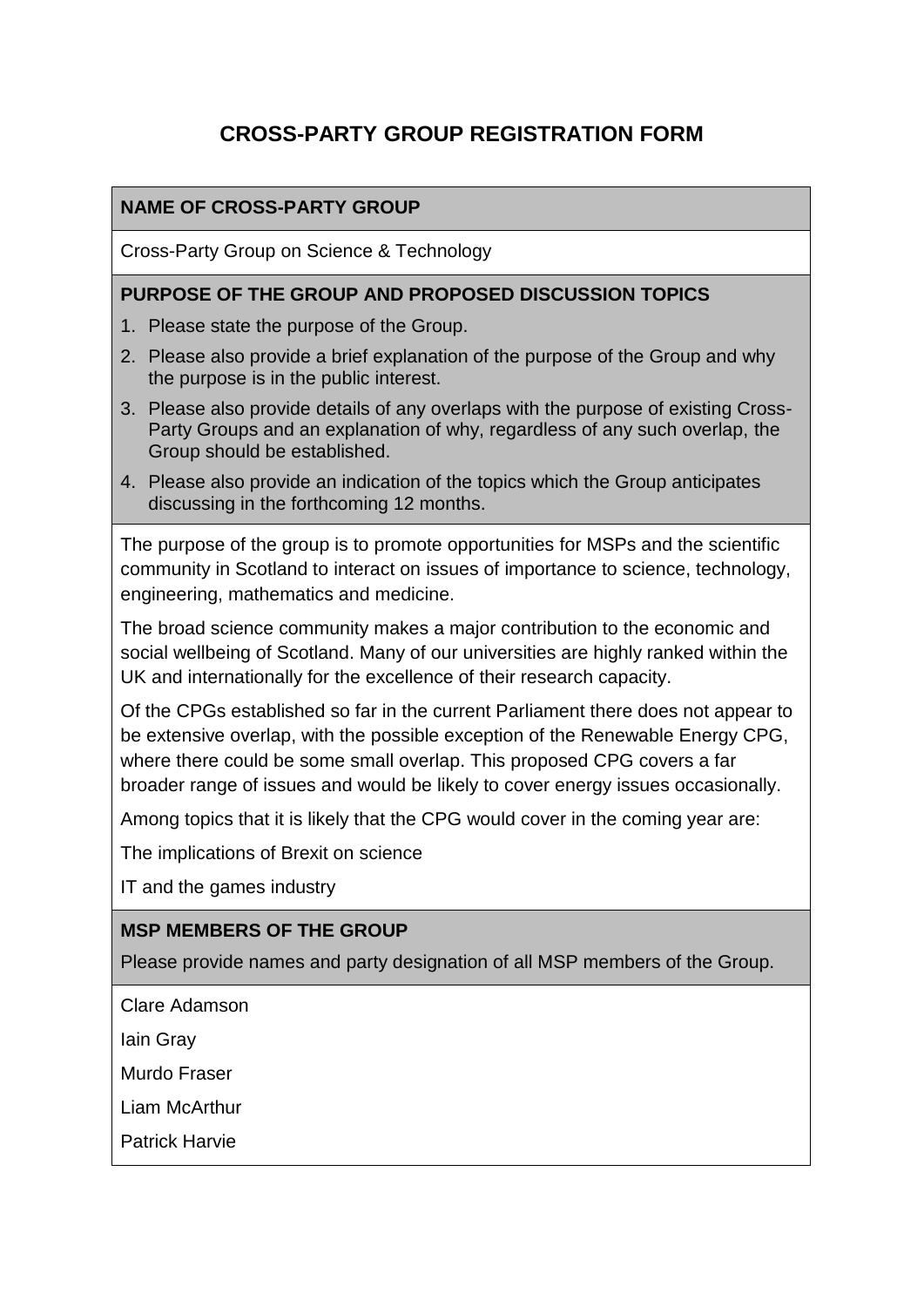Daniel Johnson

Maree Todd

Ross Thomson

Tavish Scott

Elizabeth Smith

#### **NON-MSP MEMBERS OF THE GROUP**

For organisational members please provide only the name of the organisation, it is not necessary to provide the name(s) of individuals who may represent the organisation at meetings of the Group.

| Individuals   |                                       |
|---------------|---------------------------------------|
| Organisations | The Royal Society of Edinburgh        |
|               | <b>Royal Society of Chemistry</b>     |
|               | <b>Royal Society of Biology</b>       |
|               | Institute of Physics                  |
|               | <b>Cancer Research UK</b>             |
|               | <b>Microbiology Society</b>           |
|               | Scottish Gas & Centrica               |
|               | <b>Scottish Funding Council</b>       |
|               | <b>Edinburgh Mathematical Society</b> |

# **GROUP OFFICE BEARERS**

Please provide names for all office bearers. The minimum requirement is that two of the office bearers are MSPs and one of these is Convener – beyond this it is a matter for the Group to decide upon the office bearers it wishes to have. It is permissible to have more than one individual elected to each office, for example, co-conveners or multiple deputy conveners.

| Convener                                    | Clare Adamson                                                                |  |
|---------------------------------------------|------------------------------------------------------------------------------|--|
| <b>Deputy Convener</b>                      | lain Gray                                                                    |  |
| Secretary                                   | Bristow Muldoon (Royal Society of Edinburgh & Royal<br>Society of Chemistry) |  |
| <b>Treasurer</b>                            | <b>None</b>                                                                  |  |
| <b>FINANCIAL BENEFITS OR OTHER BENEFITS</b> |                                                                              |  |